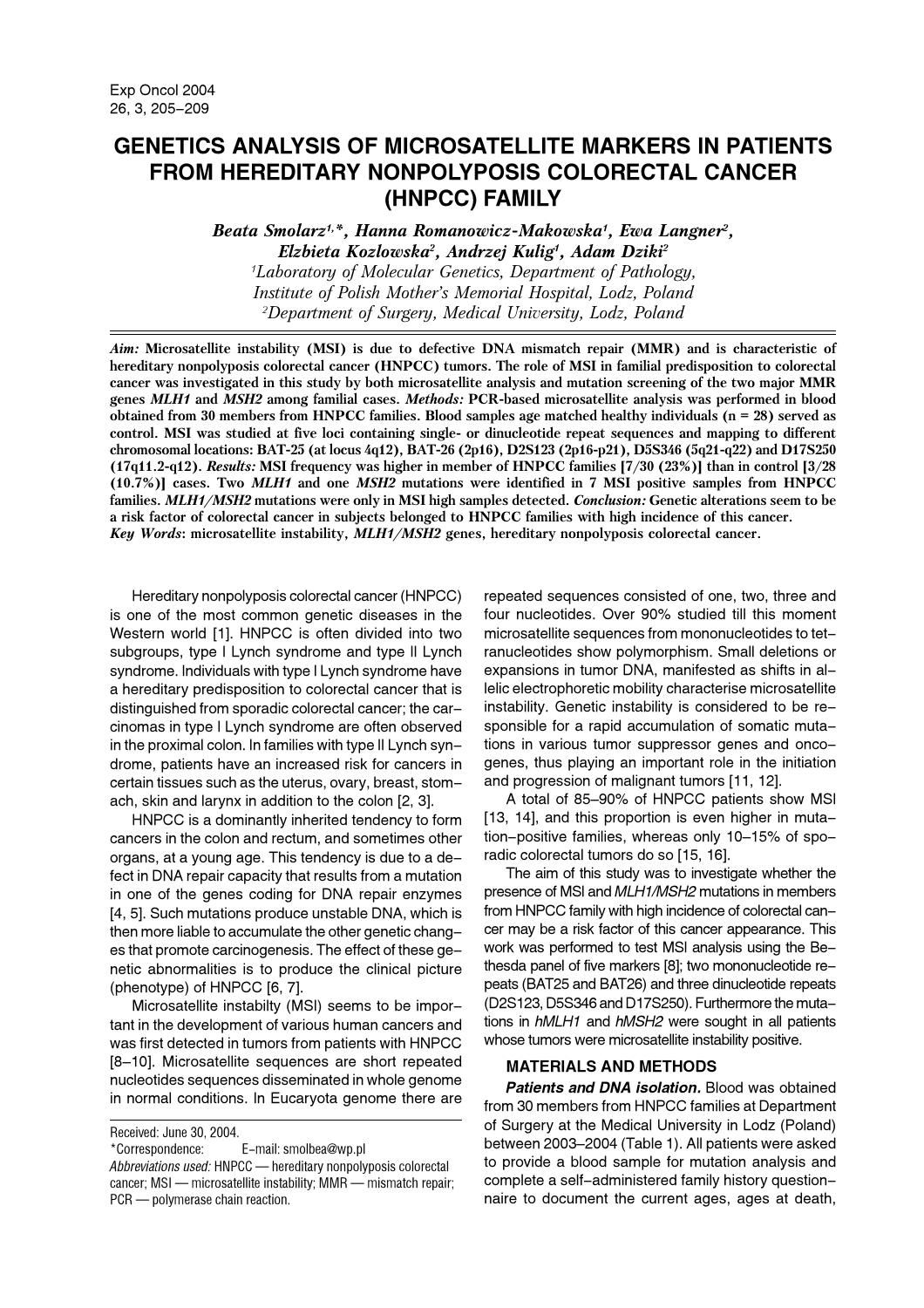causes of death, and ages at diagnosis of any cancer and the types of cancer found in any member of their first-, second-, or third-degree relatives.

There were 16 males and 14 females and their mean age was 42 years (range: 24-80 years). Blood samples age matched healthy individuals ( $n = 28$ ) served as control.

DNA was extracted from blood using commercially available QIAmp Kit (Qiagen GmbH, Hilden, Germany) DNA purification kit according to manufacturer's instruction.

Microsatellite analysis. DNA from members from HNPCC families and corresponding control DNA were analysed using a panel of the five microsatellite markers for mononucleotide and dinucleotide repeat sequences: BAT 25 (at locus 4q12), BAT 26 (2p16), D2S123 (2p16p21), D5S346 (5q21-q22) and D17S250 (17q11.2-q12) [3]. All primer sequences were as reported in Genome DataBase (GDB, at: http://www.gdb.org). The PCR cycles for each marker are indicated in Table 2.

The PCR was carried out in a Perkin-Elmer/Gene Amp, PCR System 2400 thermal cycler. PCR amplification was performed in a final volume of 25  $\mu$ l. The reaction mixture contained 5 ng genomic DNA, 0.2 umol of each appropriate primer (ARK Scientific GmbH Biosystems, Darmstad, Germany), 2.5 mM MgCl<sub>2</sub>, 1 mM dNTPs and 1 unit of Taq Polymerase (Qiagen GmbH, Hilden, Germany). PCR products were fractionated by denaturing electrophoresis in a 6% polyacrylamide gel

Table 1. The results of MSI and hMLH1 and hMSH2 mutation analysis in 30 investigated subjects from HNPCC family

| Patient        | Age at    | <b>If the recent of the and <i>imerity</i></b> and <i>importe</i> maturem analysis in soligated subjects homeining so raining<br>Family history                                                         | MSI markers MSI classi- |            | MLH1                                                | MSH2                                      |
|----------------|-----------|---------------------------------------------------------------------------------------------------------------------------------------------------------------------------------------------------------|-------------------------|------------|-----------------------------------------------------|-------------------------------------------|
| No             | diagnosis |                                                                                                                                                                                                         | positive                | fication   |                                                     |                                           |
| 1              | 29        | Father prostate cancer, two paternal sisters breast and ovarian cancer,<br>paternal grandfather prostate cancer, paternal grandmother lung cancer,<br>mother colon cancer, maternal sister colon cancer | 5/5                     | MSI-H      | 1946delC                                            | No                                        |
| $\overline{c}$ | 44        | Paternal brother lung cancer, maternal brother colon cancer, maternal<br>grandfather colon cancer                                                                                                       | 0/5                     | <b>MSS</b> | No                                                  | No                                        |
| 3              | 46        | Paternal sister breast cancer, paternal grandfather colon cancer, pater-<br>nal grandmother colon cancer, maternal brother colon cancer                                                                 | 0/5                     | <b>MSS</b> | No                                                  | No                                        |
| 4              | 51        | Paternal brother lung cancer, maternal brother colon cancer, maternal<br>grandfather colon cancer                                                                                                       | 0/5                     | <b>MSS</b> | No                                                  | No                                        |
| 5              | 54        | Mother colon cancer, maternal sisters colon cancer, maternal grandfa-<br>ther prostate cancer, maternal grandmother colon cancer                                                                        | 0/5                     | <b>MSS</b> | No                                                  | No                                        |
| 6              | 48        | Mother colon cancer, maternal brother brain tumor, maternal grandfa-<br>ther colon cancer                                                                                                               | 0/5                     | MSS        | No                                                  | No                                        |
| $\overline{7}$ | 51        | Brother colon cancer, father colon cancer, paternal brother colon can-<br>cer, paternal grand mother colon cancer                                                                                       | 4/5                     | MSI-H      | 1946delC                                            | GGC (Gly) to<br>GAC (Asp) at<br>codon 322 |
| 8              | 55        | Father colon cancer, paternal brother colon cancer, paternal grand–<br>mothers colon cancer                                                                                                             | 3/5                     | MSI-H      | GAG (Glu) to<br>GGG(Gly) muta-<br>tion at codon 578 | No                                        |
| 9              | 36        | Mother colon cancer, maternal grandmother breast cancer, maternal<br>great-grandmother colon cancer                                                                                                     | 0/5                     | <b>MSS</b> | No                                                  | No                                        |
| 10             | 24        | Maternal brother colon cancer, maternal grandmother colon cancer                                                                                                                                        | 0/5                     | MSS        | No                                                  | No                                        |
| 11             | 29        | Paternal brother colon cancer, paternal grand mother colon cancer, ma-<br>ternal grandmother brain tumor                                                                                                | 0/5                     | MSS        | No                                                  | No                                        |
| 12             | 24        | Father colon cancer, paternal grand mother colon cancer                                                                                                                                                 | 2/5                     | MSI-H      | 1946delC                                            | No                                        |
| 13             | 52        | Two brothers colon cancer, mother colon cancer, maternal sister colon cancer.<br>maternal grandfather prostate cancer, maternal grand mother colon cancer                                               | 0/5                     | <b>MSS</b> | No                                                  | No                                        |
| 14             | 48        | Brother colon cancer, mother colon cancer, maternal sister colon cancer,<br>maternal grandfather prostate cancer, maternal grandmother colon cancer                                                     | 0/5                     | <b>MSS</b> | No                                                  | No                                        |
| 15             | 24        | Father colon cancer, paternal grandfather colon cancer, maternal<br>brother colon cancer, maternal grandmother colon cancer                                                                             | 2/5                     | $MSI-H$    | GAG (Glu) to<br>GGG(Gly) muta-<br>tion at codon 578 | No                                        |
| 16             | 46        | Brother colon cancer, mother colon cancer, maternal brother colon<br>cancer, maternal grandmother colon cancer                                                                                          | 1/5                     | MSI-L      | No                                                  | No                                        |
| 17             | 25        | Father colon cancer, paternal grand mother colon cancer                                                                                                                                                 | 0/5                     | MSS        | No                                                  | No                                        |
| 18             | 48        | Mother colon cancer, maternal brother colon cancer, maternal grand-<br>mother colon cancer                                                                                                              | 0/5                     | <b>MSS</b> | No                                                  | No                                        |
| 19             | 46        | Sisters breast cancer, mother renal cancer, maternal sister colon can-<br>cer, maternal grandfather colon cancer                                                                                        | 0/5                     | <b>MSS</b> | No                                                  | No                                        |
| 20             | 48        | Father colon cancer, paternal brother colon cancer, paternal sister colon<br>cancer, maternal grandfather lung cancer                                                                                   | 0/5                     | <b>MSS</b> | No                                                  | No                                        |
| 21             | 26        | Paternal grandfather colon cancer, maternal grand mother colon cancer                                                                                                                                   | 0/5                     | <b>MSS</b> | No                                                  | No                                        |
| 22             | 60        | Sister breast cancer, mother ovarian cancer, maternal sister ovarian<br>cancer, daughter colon cancer                                                                                                   | 0/5                     | MSS        | No                                                  | No                                        |
| 23             | 36        | Mother colon cancer, maternal brother bone sarcoma, maternal sister<br>colon cancer                                                                                                                     | 0/5                     | MSS        | No                                                  | No                                        |
| 24             | 26        | Father colon cancer, paternal grandfather colon cancer, maternal sister<br>breast cancer                                                                                                                | 0/5                     | <b>MSS</b> | No                                                  | No                                        |
| 25             | 55        | Brother colon cancer, father colon cancer                                                                                                                                                               | 0/5                     | <b>MSS</b> | No                                                  | No                                        |
| 26             | 46        | Brother colon cancer, father colon cancer                                                                                                                                                               | 2/5                     | MSI-H      | No                                                  | No                                        |
| 27             | 26        | Paternal brother colon cancer, paternal grandfather colon cancer                                                                                                                                        | 0/5                     | <b>MSS</b> | No                                                  | No                                        |
| 28             | 80        | Brother colon cancer, father colon cancer, paternal brother colon cancer,<br>paternal sister leukemia                                                                                                   | 0/5                     | <b>MSS</b> | No                                                  | No                                        |
| 29             | 39        | Mother colon cancer, maternal sister colon cancer                                                                                                                                                       | 0/5                     | <b>MSS</b> | No                                                  | No                                        |
| 30             | 46        | Sisters breast cancer, mother colon cancer, maternal sister colon can-<br>cer, maternal grandfather colon cancer                                                                                        | 0/5                     | <b>MSS</b> | No                                                  | No                                        |

MSI-H - MSI-high; MSS - MS-stable; MSI-L - MSI-low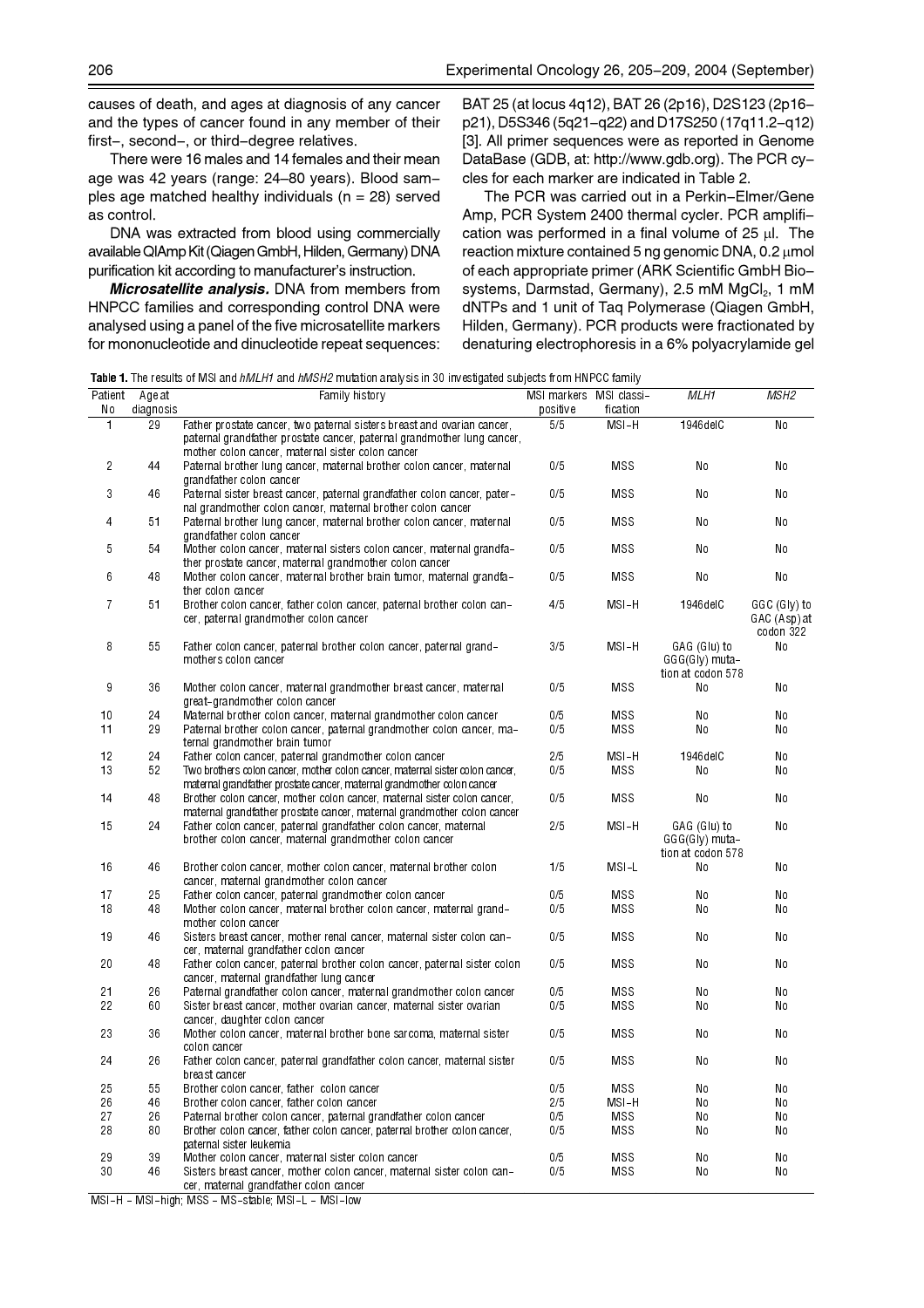| <b>Table 2</b> Primer sequences |                                                                    |                                                              |  |  |  |  |  |  |
|---------------------------------|--------------------------------------------------------------------|--------------------------------------------------------------|--|--|--|--|--|--|
| Marker                          | Primer sequences                                                   | PCR cycles                                                   |  |  |  |  |  |  |
| BAT25                           | TCG CCT CCA AGA ATG TAA GT TCT GGA TTT TAA CTA TGG CTC             | 28 cycles of 95 °C for 1 min, 56 °C for 45 s, 72 °C for 45 s |  |  |  |  |  |  |
| BAT26                           | TGA CTA CTT TTG ACT TCA GCC AAC CAT TCA ACA TTT TTA ACC            | 32 cycles of 95 °C for 45 s, 55 °C for 1 min, 72 °C for 30 s |  |  |  |  |  |  |
| D2S123                          | AAA CAG GAT GCC TGC CTT TA GGA CTT TCC ACC TAT GGG AC              | 35 cycles of 95 °C for 45 s, 55 °C for 45 s, 72 °C for 45 s  |  |  |  |  |  |  |
| D5S346                          | ACT CAC TCT AGT GAT AAA TCG GG AGC AGA TAA GAC AAG TAT TAC TAG     | 30 cycles of 95 °C for 1 min, 57 °C for 45 s, 72 °C for 45 s |  |  |  |  |  |  |
|                                 | D17S250 GGA AGA ATC AAA TAG ACA AT GCT GGC CAT ATA TAT ATT TAA ACC | 35 cycles of 95 °C for 45 s 55 °C for 45 s 72 °C for 45 s    |  |  |  |  |  |  |

and visualised by silver staining. Patients whose DNA showed alleles that were not present in the corresponding control DNA were classified as MSI positive.

**DNA analysis.** Mutation analysis of the MLH1 and MSH2 genes was performed in DNA from peripheral blood lymphocytes obtained from all patients. All exons of the MSH2 and MLH1 genes were screened by direct sequencing of genomic PCR products. The PCR products were sequenced using the SequiTherm EXCEL ™ II DNA Sequencing Kit (EPICENTRE®, Madison, USA).

**Statistical analysis.** For statistical analysis, the  $\chi^2$  test was performed,  $p < 0.05$  was considered significant.

### **RESULTS**

A sample was classified as MSI-high (MSI-H) if two or more markers showed instability, MS-stable (MSS) if no instability was noted, and MSI-low (MSI-L) if a single marker revealed novel bands compared with the corresponding control DNA.

A total of 30 subjects from HNPCC families were successfully analysed for MSI using the Bethesda panel of five microsatellite markers. A total of 5 of 30 patients (16.7%) had previously shown MSI when analyzed using BAT26 alone (Table 3). When the five Bethesda markers were used, all 5 appeared as MSI-H. A total of 7 of 30 patients (23.3%) were classified as MSI with the Bethesda panel; 6 (20%) patients were classified as MSI-H, and 1 patient (3.3%) was classified as MSI-L.

MSI was determined in DNA samples from HNPCC family compared as 28 control samples. It can be seen from the Table 3 that the presence of MSI in members from HNPCC families was higher than in control samples ( $p < 0.05$ ).

Mutation analysis of the MLH1 and MSH2 genes was performed in 30 members from HNPCC families. Out of the 7 MSI positive samples three mutations were found. These were a 1946delC (truncating mutation) and germline GAG (Glu) to GGG(Gly) mutation at codon 578 of the MLH1 gene and germline GGC (Gly) to GAC (Asp) at codon 322 of the MSH2. The samples with these mutations were MSI high.

#### **DISCUSSION**

HNPCC is an autosomal dominant disorder clinically defined by the revised Amsterdam criteria [16]. In HNPCC subjects the median age at development of colorectal cancer is about 44 and 47 years. Predisposition to HNPCC is the result of germline mutations in the mismatch repair genes [17-19].

The number of genes involved in HNPCC and the number of possible mutations in those genes make DNA analysis for mutation detection a time-consuming and expensive process. Reportedly, affected members in HNPCC families have inherited a mutated allele of either one of the five mismatch repair (MMR) genes, MSH2 [20], MLH1 [21], PMS1 [22], PMS2 [22] and MSH6 [23]. Although the proportion of HNPCC attributable to each of these genes remains unclear, mutation of MLH1 or MSH2 gene is considered to be the most common cause; each accounts for 30–40% of germline mutations so far reported in HNPCC families [24-27].

In light of substantial evidence that the appearance of colon cancer can be associated with MSI it seems reasonable to check a possible correlation between MSI and high-risk of colorectal cancer in patients from HNPCC family. In this work conducted on 30 members from HNPCC family with high incidence of colon cancer we find correlation between microsatellite instability and risk of colorectal cancer appearance.

In an attempt to determine if patients from HNPCC family are under MSI, genomic DNA was extracted from control and patients blood diagnosed at the Department of Surgery at the Medical University in Lodz. In this study a reference panel of five polymorphic markers (two mononucleotide repeats and three dinucleotide repeats) was used.

In the group of 30 members from HNPCC family, microsatellite instability was found in 7 (23.3%). These 7 cases plus 23 other subjects whose tumors were MSI negative were studied for MLH1 and MSH2 somatic and germline mutations. Germline mutation in MLH1 was found in two investigated cases (6.6%) and in MSH2 in one case (3.3%). These mutations in members from HNPCC families with high incidence of colon cancer suggested their potential role in appearance of this cancer. Moreover the analysis showed that MSI present most frequently in members from HNPCC family with high frequency of colon cancer compared as control. It is suggest that MSI may be associated with high risk of colon cancer in member from these families.

Table 3. Number of microsatellite instability cases in HNPCC family compared to control

| Subjects from HNPCC families $(n = 30)$ |                               |                 |                    |                    |                    |                    |  |  |  |  |
|-----------------------------------------|-------------------------------|-----------------|--------------------|--------------------|--------------------|--------------------|--|--|--|--|
|                                         | MSI with the Bethesda markers |                 |                    |                    |                    |                    |  |  |  |  |
| MSI with BAT26 alone                    | 0 positive markers            | positive marker | 2 positive markers | 3 positive markers | 4 positive markers | 5 positive markers |  |  |  |  |
| BAT26 positive $(n = 5)$                | No                            | No              | $n = 2$            | n = 1              | n = 1              | $n = 1$            |  |  |  |  |
| BAT26 negative $(n = 25)$               | $n = 23$                      | $n =$           | $n = 1$            | No                 | No                 | No.                |  |  |  |  |
| Control $(n = 28)$                      |                               |                 |                    |                    |                    |                    |  |  |  |  |
|                                         | MSI with the Bethesda markers |                 |                    |                    |                    |                    |  |  |  |  |
| MSI with BAT26 alone                    | 0 positive markers            | positive marker | 2 positive markers | 3 positive markers | 4 positive markers | 5 positive markers |  |  |  |  |
| BAT26 positive $(n = 1)$                | No                            | No              | $n =$              | No                 | No                 | No                 |  |  |  |  |
| BAT26 negative $(n = 27)$               | $n = 25$                      | $n = 2$         | No                 | No                 | No                 | No                 |  |  |  |  |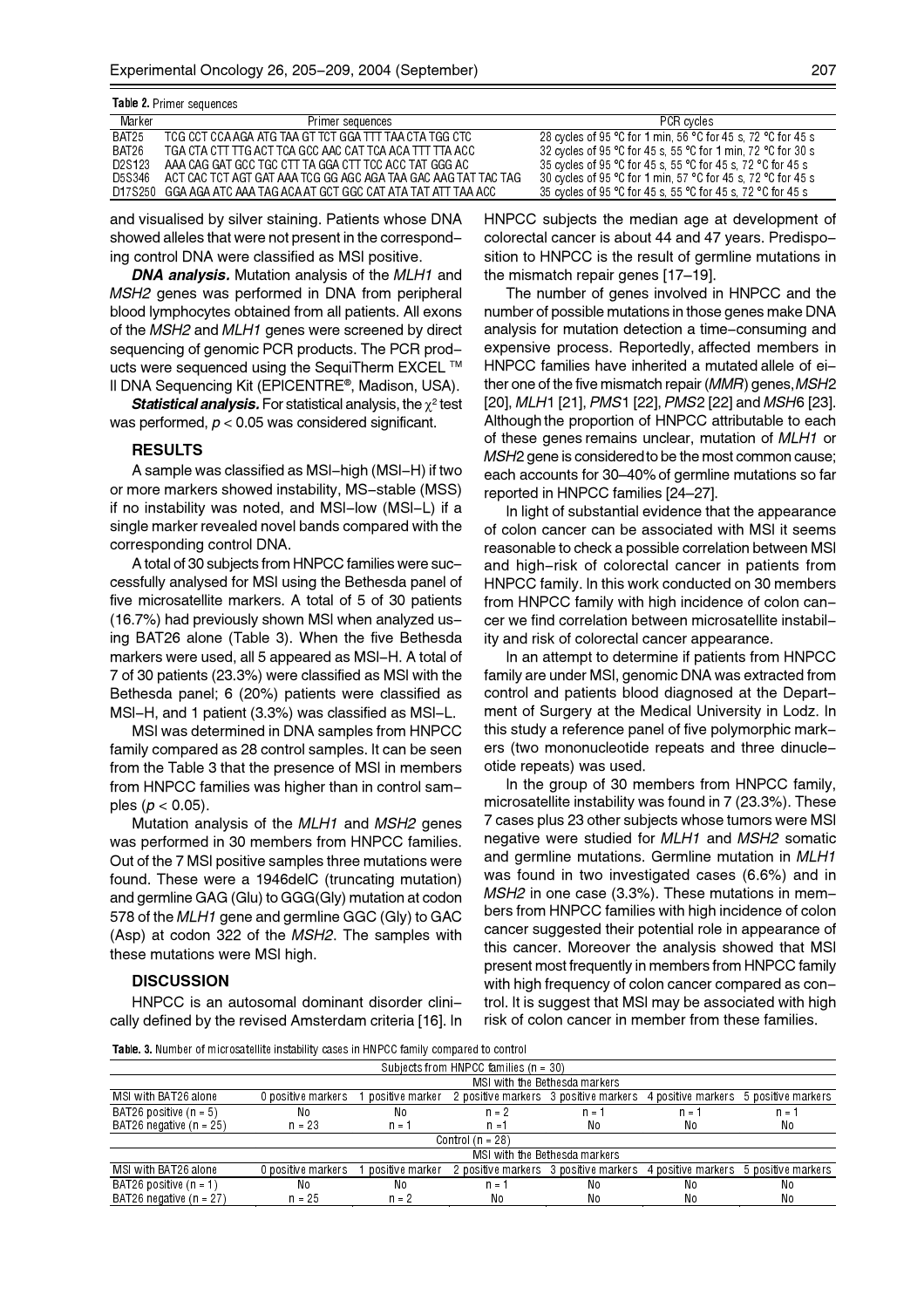In present work we confirm earlier observations [6, 7, 28] that in patients from HNPCC family mutations in MLH1 and MSH2 genes are associated with the presence of MSI-high.

The present study suggests that MSI seem to be associated with different tumorigenic pathways. The genomewide MSI may be correlated to the existence of pathogenetic mechanisms inducing progressive accumulation of sequence errors and providing a selective advantage during malignant evolution. Moreover the relation between the presence of MLH1 and MSH2 mutations and MSI in members from HNPCC family provides a motive for the use of microsatellite instability in these cases as a pre-screening method for detection group of high risk of colon cancer appearance. Further studies, conducted on a larger population, are required to clarify this point.

#### **ACKNOWLEDGEMENTS**

This work was supported by grant from the Department of Lodz City.

#### **REFERENCES**

1. Lynch HT, Smyrk TC, Watson P, Lanspa SJ, Lynch JF, Lynch PM, Cavalieri RJ, Boland CR. Genetics, natural history, tumor spectrum, and pathology of hereditary nonpolyposis colorectal cancer; an update review. Gastroenterology 1993; 104: 1535-49.

2. Jass JR, Stewart SM. Evolution of hereditary nonpolyposis colorectal cancer. Gut 1992; 33: 783-6.

3. Benatti P, Sassatelli R, Roncucci L, Pedroni M, Fante R, Gregorio CD, Losi L, Gelmini R, Ponz de Leon M. Tumor spectrum in hereditary non-polyposis colorectal cancer (HNPCC) and in families with with «suspected HNPCC». A population-based study in Northern Italy. Int J Cancer 1993; 54: 371-7.

4. Peltomaki P, Lothe RA, Aaltonen LA, Pylkkanen L, Nystrom-Lahti M, Seruca R. Microsatellite instability is associated with tumours that characterize the hereditary non-polyposis colorectal carcinoma syndrome. Cancer Res 1993; 53: 5853-5.

5. Syngal S, Bandipalliam P, Garber J, Kolodner RD. Clinical presentation correlates with the type of mismatch repair gene involved in hereditary nonpolyposis colon cancer. Gastroenterology 2004; 126: 936-7.

6. Schiemann U, Muller-Koch Y, Gross M, Daum J, Lohse P, Baretton G, Muders M, Mussack T, Kopp R, Holinski-Feder E. Extended microsatellite analysis in microsatellite stable, MSH2 and MLH1 mutation-negative HNPCC patients: genetic reclassification and correlation with clinical features. Digestion 2004;  $69:166-76$ .

7. Loukola A, Eklin Laiho P, Salovaara R, Kristo P, Jarvinen H, Mecklin JP, Launonen V, Aaltonen LA. Microsatellite marker analysis in screening for hereditary nonpolyposis colorectal cancer (HNPCC). Cancer Res 2001; 61:  $4545-9$ .

8. Thibodeau SN, Bren G, Schaid D. Microsatellite instability in cancer of the proximal colon. Science 1993;  $260:816-9.$ 

9. Peltomaki P, Lothe RA, Aaltonen LA. Microsatellite instability is associated with tumours that characterize the hereditary non-polyposis colorectal carcinoma syndrome. Cancer Res 1993; 53: 5853-5.

10. Marra G, Boland CR. Hereditary nonpolyposis colorectal cancer: the syndrome, the genes, and historical perspectives. J Natl Cancer Inst 1995; 87: 1114-25.

11. Kinzler KW, Vogelstein B. Lessons from hereditary colorectal cancer. Cell 1996; 87:  $159-70$ .

12. Ionov Y, Peinado MA, Malkhosyan S, Shibata D, Perucho M. Ubiquitous somatic mutations in simple repeated sequences reveal a new mechanism for colonic carcinogenesis. Nature 1993;  $363: 558-61$ 

13. Aaltonen LA, Peltomaki P, Mecklin JP, Jarvinen H, Jass JR, Green JS, Lynch HT, Watson P, Tallqvist G, Juhola M, Sistonen P, Hamilton SR, Kinzler KW, Vogelstain B, de la Chapelle. Replication errors in benign and malignant tumours from hereditary nonpolyposis colorectal cancer patients. Cancer Res 1994: 54: 1645-8.

14. Moslein G, Tester DJ, Lindor NM, Honchel R, Cunningham JM, French AJ, Halling KC, Schwab M, Goretzki P, Thibodeau SN. Microsatellite instability and mutation analysis of hMSH2 and hMLH1 in patients with sporadic, familial and hereditary colorectal cancer. Hum Mol Genet 1996; 5: 1245-52.

15. Aaltonen LA, Peltomaki P, Leach F, Sistonen P, Pylkkanen GM, Mecklin JP, Jarvinen H, Powell S, Jen J, Hamilton SR, Petersen GM, Kinzler KW, Vogelstein B, de la Chapelle A. Clues to the pathogenesis of familial colorectal cancer. Science 1993; 260: 812-6.

16. Boland CR, Thibodeau SN, Hamilton SR, Sudransky D, Eshleman JR, Burt R, Meltzer SJ, Rodriguez-Bigas MA, Fodde R, Ranzani GN, Srivastava SA. National Cancer Institute Workshop on microsatellite instability for cancer detection and familial predisposition: development of international criteria for the determination of microsatellite instability in colorectal cancer. Cancer Res 1998; 58: 5248-57.

17. Vasen H, Watson P, Mecklin JP, Lynch HT. The ICG-HNPCC. New clinical criteria for hereditary nonpolyposis colorectal cancer (HNPCC, Lynch syndrome) proposed by the International Collaborative Group on HNPCC. Gastroenterology 1999: 116: 1453-6.

18. Lynch HT, de la Chapelle A. Genetic susceptibility to non polyposis colorectal cancer. J Med Genet 1999; 36:  $801 - 18$ .

19. Salovaara R, Loukola A, Kristo P, Kaariainen H, Ahtola H, Eskelinen M, Harkonen N, Julkunen R, Kangas E, Ojala S, Tulikoura J, Valkamo E, Jarvinen H, Mecklin P, Aaltonen LA, de la Chapelle. Populationbased molecular detection of hereditary nonpolyposis colorectal cancer. J Clin Oncol 2000; 18: 2193-200.

20. Fishel R, Lescoe MK, Rao MRS, Copeland NG, Jenkins NA, Garber J. The human mutator gene homologue MSH2 and its association with hereditary non-polyposis colon cancer. Cell 1993; 75: 1027-38.

21. Bronner CE, Baker SM, Morrison PT, Warren G, Smith LG, Lescoe MK, Kane M, Earabino C, Lipford J, Lindblom A, et al. Mutation in the DNA mismatch repair gene homologue hMLH1 is associated with hereditary nonpolyposis colon cancer. Nature 1994; **368**: 258–61.

22. Nicholaides NC, Papadopoulos N, Liu B, Wei Y-F, **Carter KC, Ruben SM.** Mutations of two PMS homologue in hereditary non-polyposis colon cancer. Nature 1994;  $371:75 - 80.$ 

23. Akiyama Y, Sato H, Yamada T, Nagasaki H, Tsuchiya A, Abe R. Germ-line mutaion of the hMSH6/ GTBT gene in an atypical hereditary non-polyposis colorectal cancer kindred. Cancer Res 1997: 57: 3920-3.

24. Liu B, Parsons RE, Hamilton SR, Petersen GM, Lynch HT, Watson P. hMSH2 mutations in hereditary non-polyposis colorectal cancer kindreds. Cancer Res 1994;  $54:4590-4.$